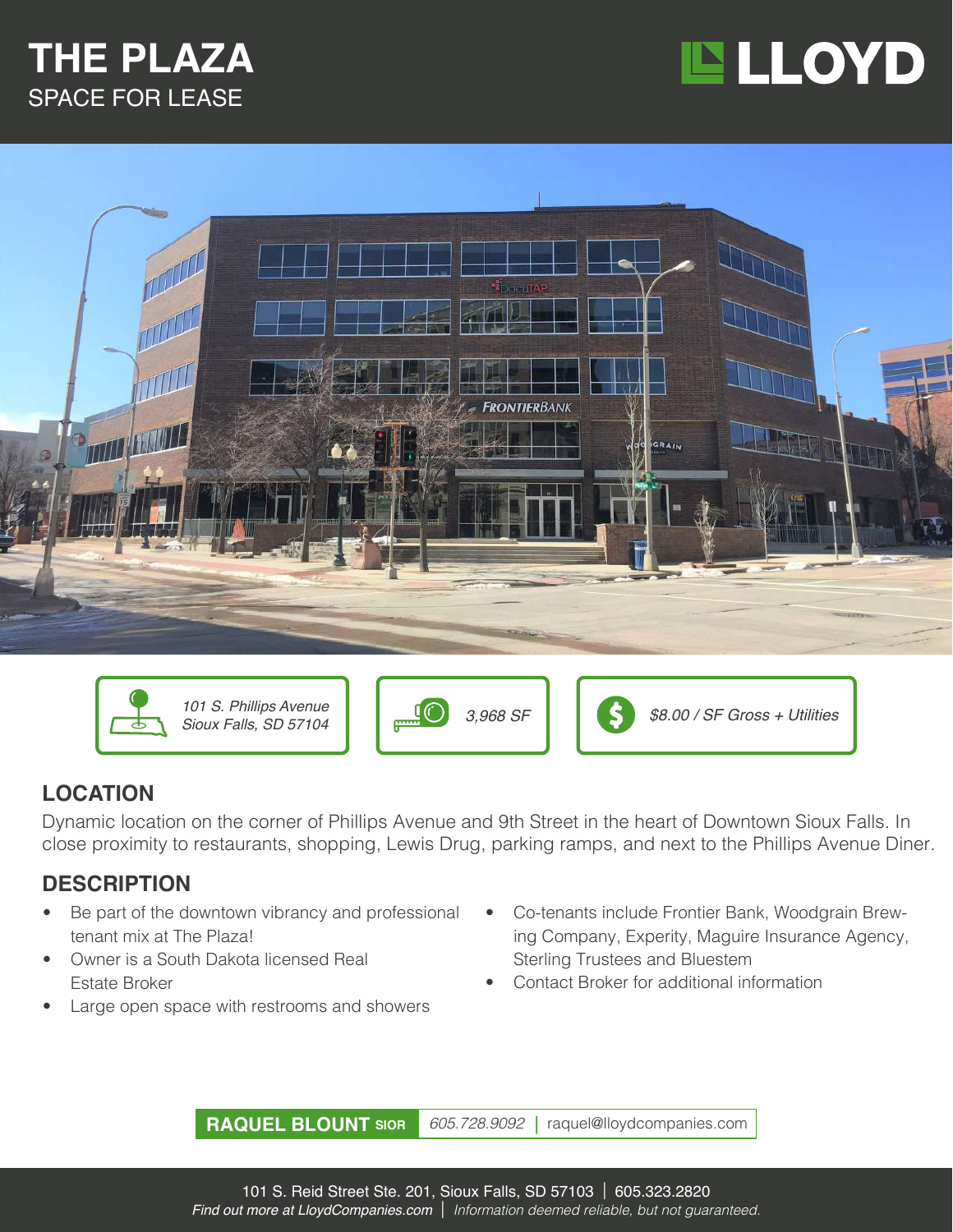



## **INTERIOR PICTURES**



**RAQUEL BLOUNT, SIOR** *605.728.9092 |* raquel@lloydcompanies.com

101 S. Reid Street Ste. 201, Sioux Falls, SD 57103 | 605.323.2820 *Find out more at LloydCompanies.com* | *Information deemed reliable, but not guaranteed.*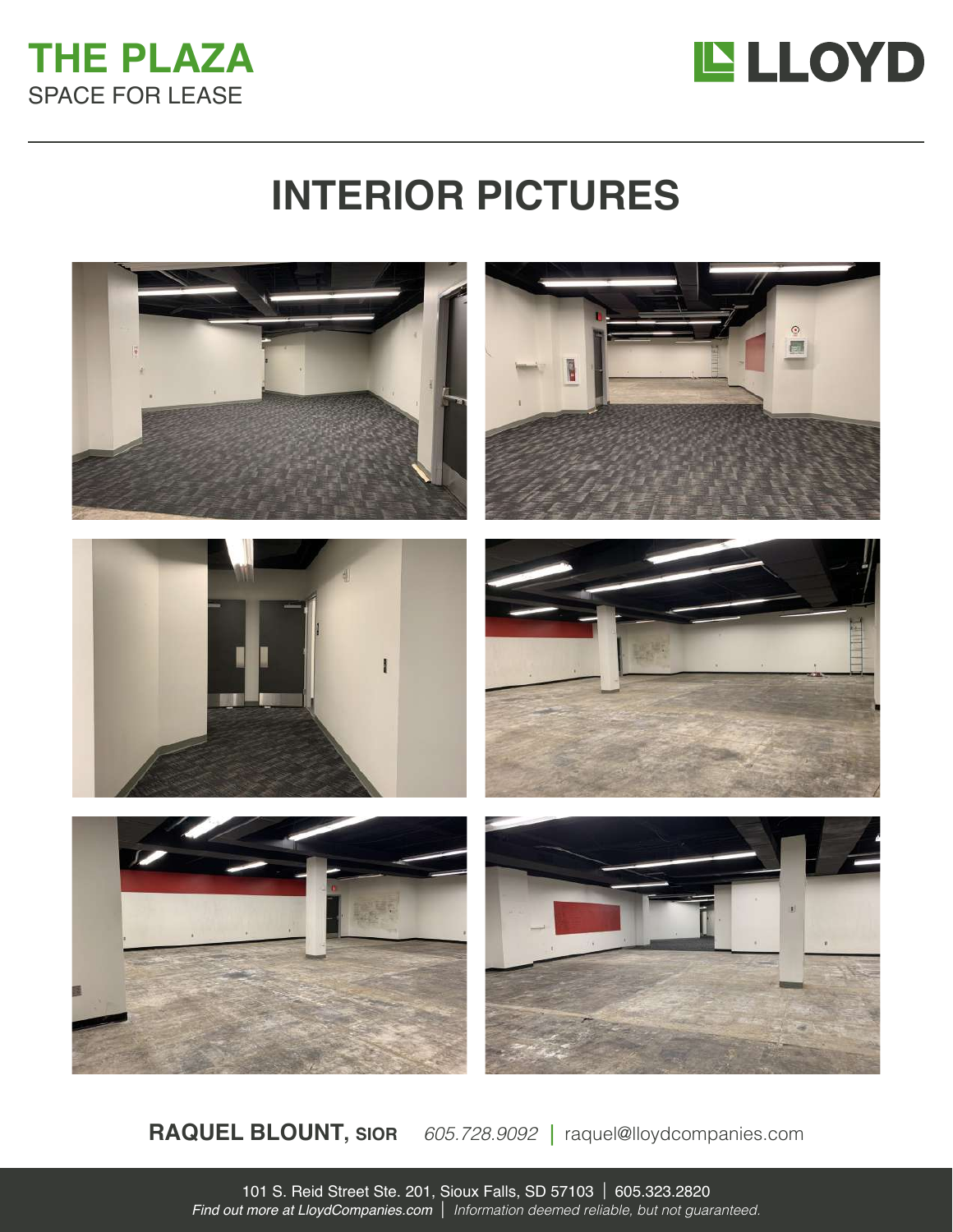





**RAQUEL BLOUNT, SIOR** *605.728.9092 |* raquel@lloydcompanies.com

101 S. Reid Street Ste. 201, Sioux Falls, SD 57103 | 605.323.2820 *Find out more at LloydCompanies.com* | *Information deemed reliable, but not guaranteed.*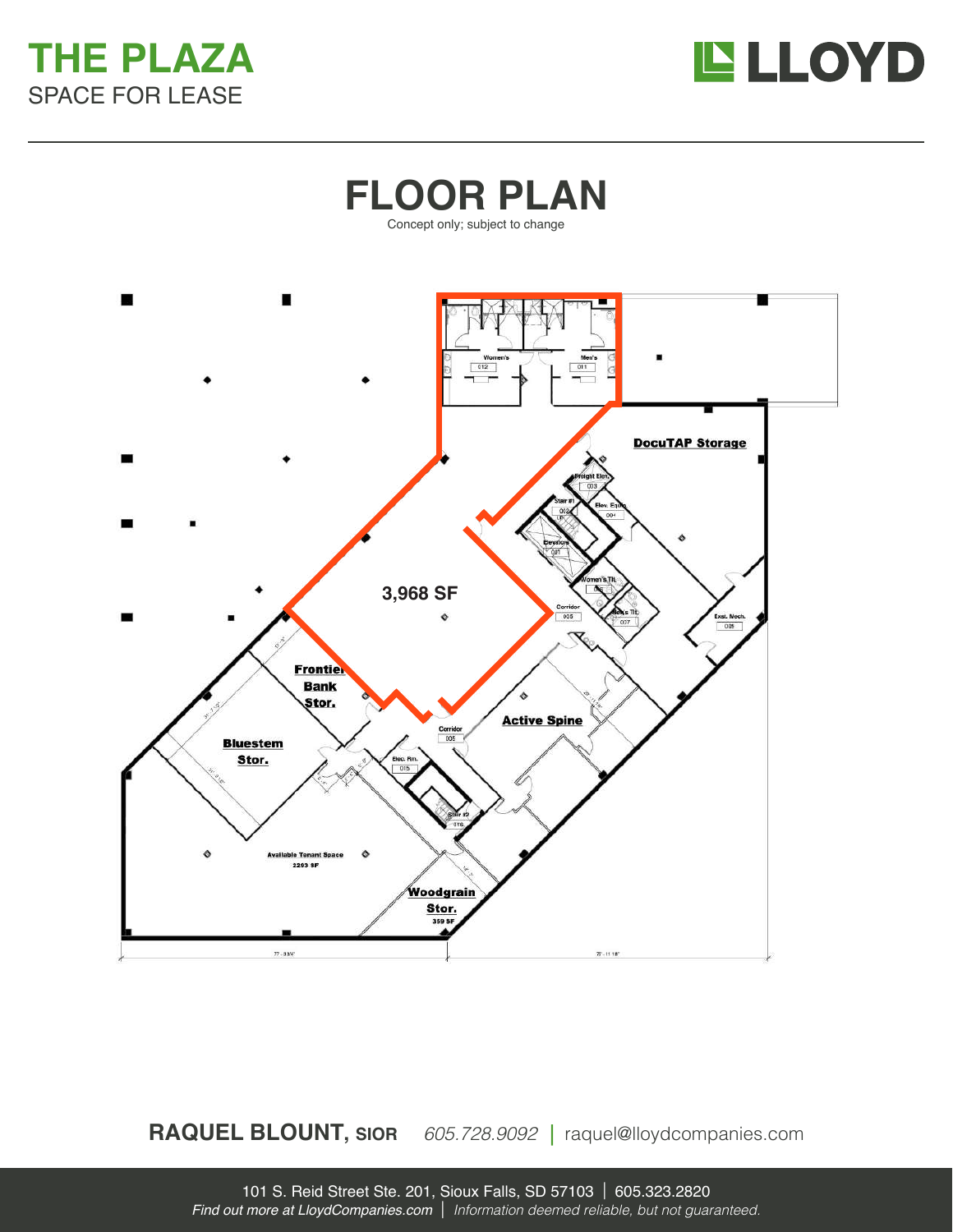### **THE PLAZA** SPACE FOR LEASE



## **PROJECT AMENITIES**



Building is connected to a public parking ramp by a breezeway.

The brewery and restaurant tenant spaces have direct access to a patio on the north and east sides of the building.

A city-owned patio area on the south side of the building features summer events.

Garage space with a loading area has access to the freight elevator.

Building has a backup generator.

**RAQUEL BLOUNT, SIOR** *605.728.9092 |* raquel@lloydcompanies.com